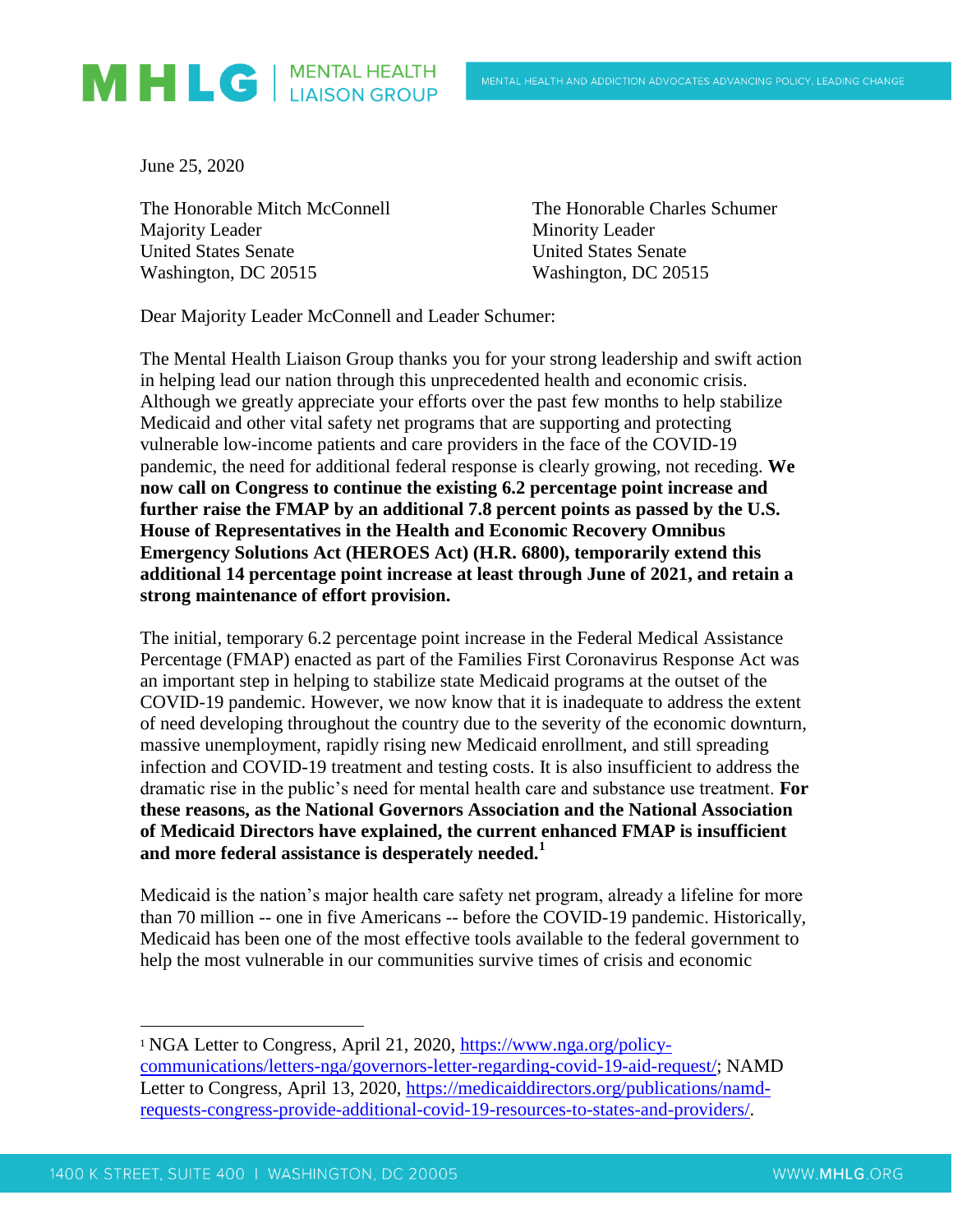hardship.<sup>2</sup> Moreover, raising the FMAP is widely recognized as a proven way to deliver rapid economic relief to states while helping them continue to meet the needs of lowincome children, families, older adults, individuals with disabilities, and pregnant women for health care, behavioral health care, and vital services and supports. The current crisis we face is not just economic, as it was in the most recent recession 2008-2010. Rather, it is an extraordinary health care emergency affecting the entire nation with a far more severe impact than the recession and, therefore, we implore you to adjust the FMAP expansion to 14 percentage points.

Due to this pandemic and the commensurate surge in unemployment nationwide, many states' financial circumstances are fast becoming dire. States are now starting to see significantly higher Medicaid enrollment for low-income people while at the same time facing high demand for services and falling state revenues. Thirty-eight million people have lost their jobs since COVID-19 was declared a public health emergency in March 2020. Nearly half – 17 million people – are estimated to be eligible for Medicaid over the course of the economic downturn.<sup>3</sup> Based on economic forecasting from the Congressional Budget Office, the Federal Reserve, and Wall Street, experts are predicting serious state budget shortfalls of as much as  $$615$  billion over the next three years.<sup>4</sup> In fact, many states are already initiating devastating cuts:

- California is proposing big cuts to Medicaid, including eliminating the Medicaid benefit of screening, brief intervention and referral to treatment for substance use (SBIRT);
- Ohio is proposing \$210 million in across-the-board Medicaid cuts;
- Oregon is proposing \$64 million in Medicaid cuts and another \$69 million in state behavioral health funding;
- Colorado is proposing more than \$600,000 in cuts to the state's Office of Behavioral Health this year, and large across-the-board cuts next year although it is expecting nearly half a million more Medicaid enrollees;
- More states considering cuts include: Arizona, Georgia, Hawaii, Kentucky, Indiana, Maine, Michigan, Minnesota, Missouri, New Hampshire, New Mexico, New York, Nevada, North Carolina, Utah, Texas, Virginia, Washington, and Wisconsin, and more are expected to follow suit.<sup>5</sup>

 $\overline{a}$ 

<sup>2</sup> MACPAC, Medicaid's Role in Disasters and Public Health Emergencies (2018). <sup>3</sup> Robin Rudowitz and Elizabeth Hinton, Early Look at Medicaid Spending and Enrollment Trends Amid COVID-19, Kaiser Family Foundation (May 15, 2020), retrieved at [https://www.kff.org/coronavirus-covid-19/issue-brief/early-look-at-medicaid](https://www.kff.org/coronavirus-covid-19/issue-brief/early-look-at-medicaid-spending-and-enrollment-trends-amid-covid-19/)[spending-and-enrollment-trends-amid-covid-19/.](https://www.kff.org/coronavirus-covid-19/issue-brief/early-look-at-medicaid-spending-and-enrollment-trends-amid-covid-19/)

<sup>4</sup> Elizabeth McNichol and Michael Leachman, Center on Budget and Policy Priorities, States Continue to Face Large Shortfalls Due to COVID-19 Effects (June 15, 2020) , [https://www.cbpp.org/research/state-budget-and-tax/states-continue-to-face-large](https://www.cbpp.org/research/state-budget-and-tax/states-continue-to-face-large-shortfalls-due-to-covid-19-effects)[shortfalls-due-to-covid-19-effects](https://www.cbpp.org/research/state-budget-and-tax/states-continue-to-face-large-shortfalls-due-to-covid-19-effects)

<sup>&</sup>lt;sup>5</sup> Rachel Roubein and Dan Goldberg, States Cut Medicaid Programs, Politico (May 5, 2020), retrieved at [https://www.politico.com/news/2020/05/05/states-cut-medicaid](https://www.politico.com/news/2020/05/05/states-cut-medicaid-programs-239208)[programs-239208;](https://www.politico.com/news/2020/05/05/states-cut-medicaid-programs-239208) see also Michael Ollove, Pew Trusts, Medicaid Rolls Surge Adding to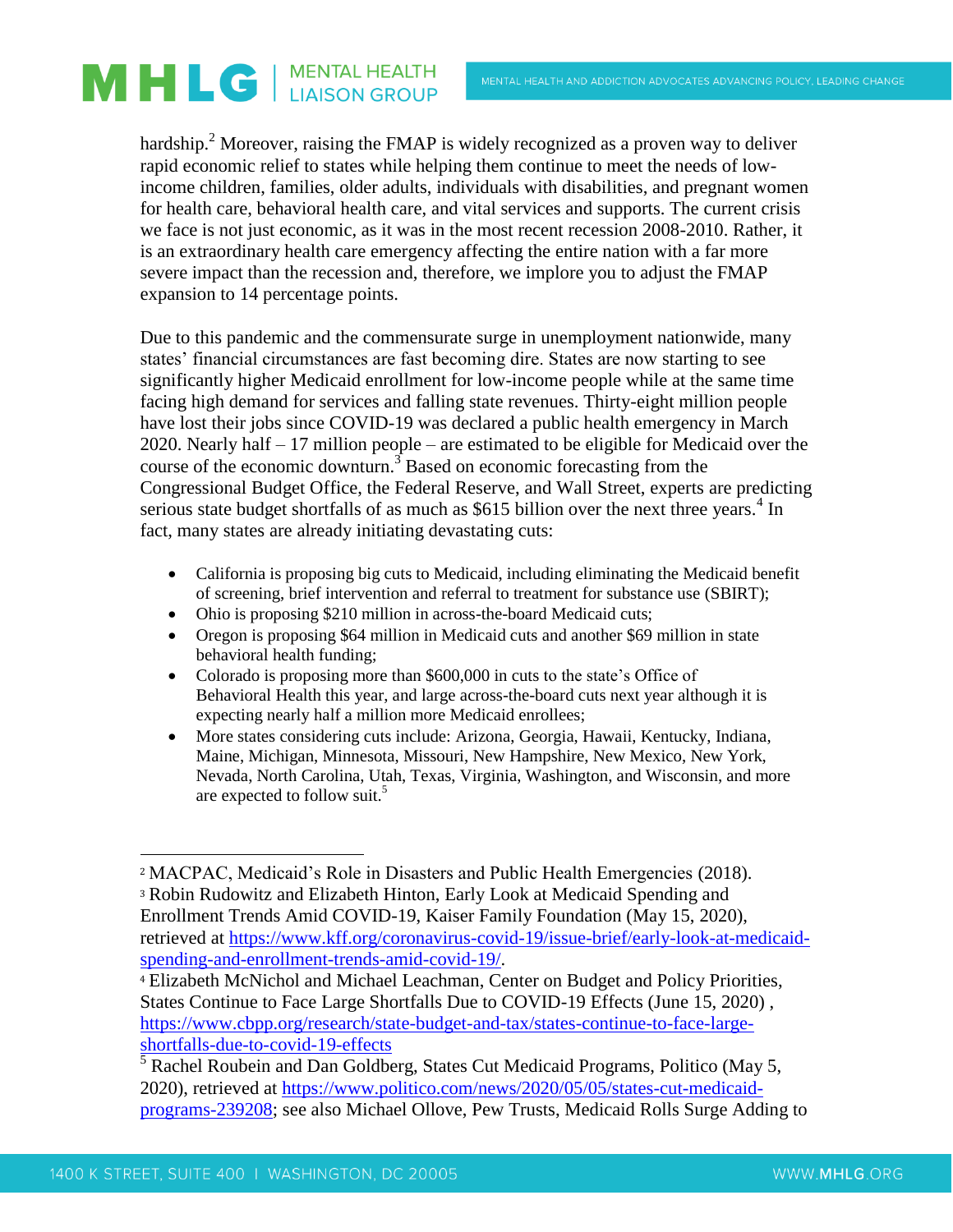However, with additional federal support, deep cuts in state Medicaid programs are not inevitable and can be – indeed must be -- prevented. Maintaining a strong Medicaid program is particularly crucial for the millions of Americans who rely on Medicaid to cover their mental health and substance use care and to address the surging mental health fallout from the pandemic. Medicaid is already the single largest payer of mental health and addiction treatment services in the country, covering nearly one-quarter of all patients with mental health needs, more than one-quarter of patients with serious mental illness, and nearly one-fifth of all patients with substance use disorders.<sup>6</sup>

Medicaid's role in supporting behavioral health care is vital to those who qualify for Medicaid on the basis of a disability given that approximately fifty percent of adults and 47 percent of children eligible for Medicaid based on a disability have a behavioral health diagnosis. Additionally, among Medicaid beneficiaries with behavioral health conditions (excluding those who also qualify for Medicare), over four in 10 adults and one in six children are eligible for Medicaid based on having a disability.<sup>7</sup>

Sustaining state Medicaid programs and their ability to cover behavioral health care will be critical in addressing the declining mental health of the public, a major consequence of this pandemic. COVID-19 has increased anxiety, fear, isolation and grief in the general public, leading to a widespread decline in mental health and an increase in substance use, including surging fatal overdoses in some areas. A recent Kaiser Family Foundation poll found that 45 percent of adults say their mental health has been affected by the pandemic while 19 percent report that it has had a major impact, and the Substance Abuse and Mental Health Services Administration's distress hotline recorded a nearly 1000 percent increase in calls this April compared to April 2019.

Yet, behavioral health providers do not have the funds they need to sustain their current operations much less respond to surging demand for more services. According to a survey of 880 behavioral health provider organizations across the country, 62 percent believe they can only survive financially for a few more months under current conditions, 45 percent report that they intend to or already have laid off or furloughed staff, and 92 percent have reduced their operations.<sup>8</sup> These providers are already having trouble

[https://www.kff.org/infographic/medicaids-role-in-behavioral-health/.](https://www.kff.org/infographic/medicaids-role-in-behavioral-health/)

 $\overline{a}$ 

Budget Woes, (June 16, 2020), [https://www.pewtrusts.org/en/research-and](https://www.pewtrusts.org/en/research-and-analysis/blogs/stateline/2020/06/16/medicaid-rolls-surge-adding-to-budget-woes)[analysis/blogs/stateline/2020/06/16/medicaid-rolls-surge-adding-to-budget-woes.](https://www.pewtrusts.org/en/research-and-analysis/blogs/stateline/2020/06/16/medicaid-rolls-surge-adding-to-budget-woes)  $6$  KFF, Medicaid's Role in Behavioral Health (2017),

 $\overline{7}$  KFF, Medicaid's Role in Financing Behavioral Health for Low-Income Individuals (2017), [https://www.kff.org/medicaid/issue-brief/medicaids-role-in-financing-behavioral](https://www.kff.org/medicaid/issue-brief/medicaids-role-in-financing-behavioral-health-services-for-low-income-individuals/)[health-services-for-low-income-individuals/.](https://www.kff.org/medicaid/issue-brief/medicaids-role-in-financing-behavioral-health-services-for-low-income-individuals/)

<sup>8</sup> National Council for Behavioral Health, Press Release (April 16, 2020), [https://www.thenationalcouncil.org/press-releases/behavioral-health-crisis-in-america](https://www.thenationalcouncil.org/press-releases/behavioral-health-crisis-in-america-getting-worse-as-covid-19-forces-community-behavioral-health-care-organizations-to-cut-back/)[getting-worse-as-covid-19-forces-community-behavioral-health-care-organizations-to](https://www.thenationalcouncil.org/press-releases/behavioral-health-crisis-in-america-getting-worse-as-covid-19-forces-community-behavioral-health-care-organizations-to-cut-back/)[cut-back/.](https://www.thenationalcouncil.org/press-releases/behavioral-health-crisis-in-america-getting-worse-as-covid-19-forces-community-behavioral-health-care-organizations-to-cut-back/)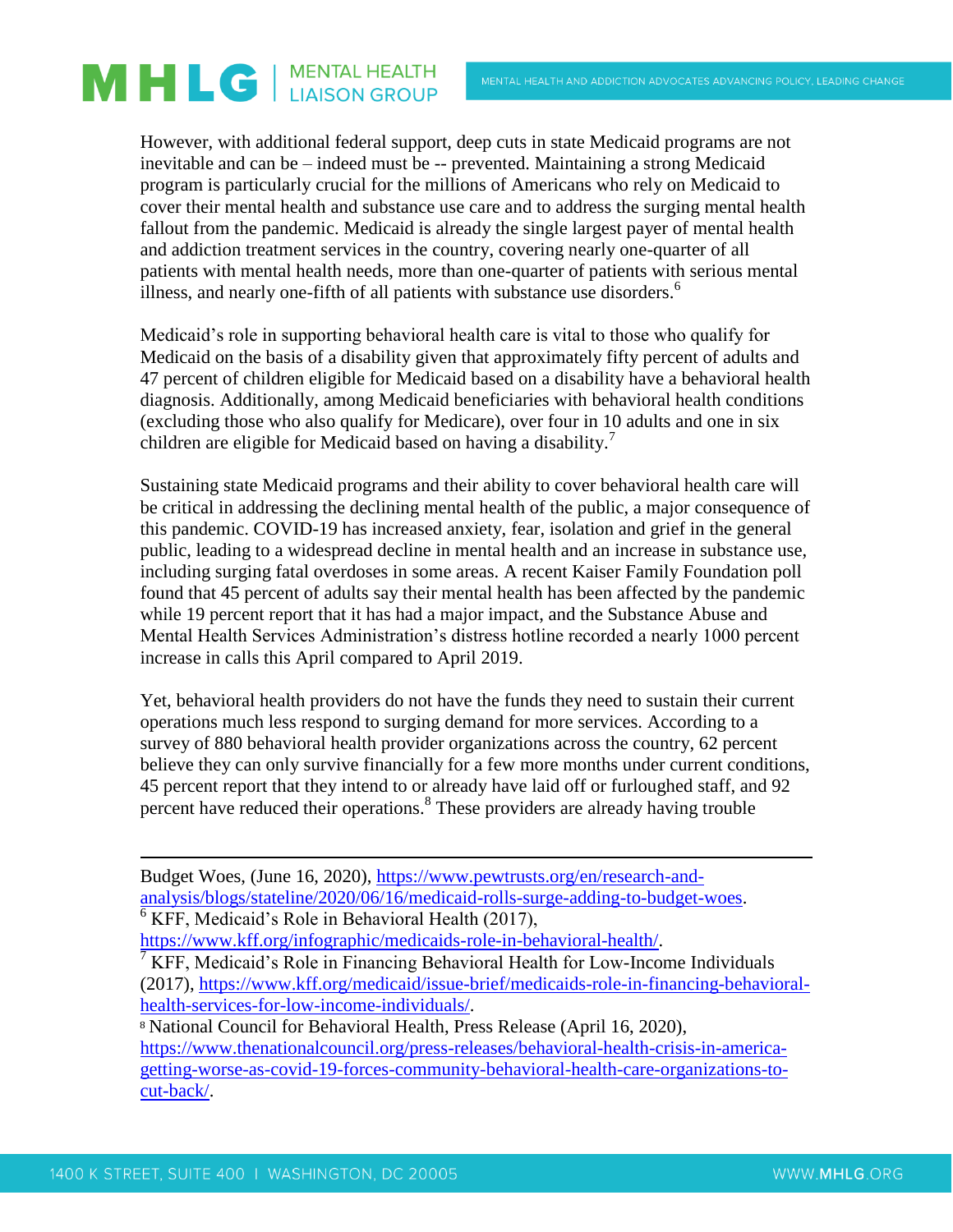continuing their operations, and most assuredly cannot continue providing care if Medicaid provider rates for behavioral health are reduced even further. The additional increase in the FMAP is urgently needed to stave off state cuts to Medicaid, support the surge in Medicaid enrollment, and ensure the continuation of vital state Medicaid waivers and state plan amendments to respond more effectively to the pandemic and access to care for people who struggle with mental illness and substance use conditions. Raising the temporary FMAP expansion to a total 14 percent point increase and ensuring its continuation through at least June 30, 2021, while preserving a strong maintenance-of-effort protection, urgently needed to prevent cuts to coverage, services, and provider rates, and is needed to address the extensive repercussions from the pandemic. These repercussions most certainly will include the mental health and substance use effects that will worsen as the emergency continues and as Americans continue to experience the extreme challenges of social isolation and high unemployment.

#### **We urge Congress to act swiftly to provide the needed additional federal support and pass this additional FMAP increase into law.**

Sincerely,

#### 2020 Mom

American Academy of Child and Adolescent Psychiatry American Art Therapy Association American Association for Geriatric Psychiatry American Association for Marriage and Family Therapy American Association for Psychoanalysis in Clinical Social Work American Association of Child and Adolescent Psychiatry American Association of Suicidology American Association on Health and Disability American Dance Therapy Association American Foundation for Suicide Prevention American Group Psychotherapy Association American Mental Health Counselors Association American Nurses Association American Psychiatric Association American Psychological Association American Society of Addiction Medicine Anxiety and Depression Association of America Association for Ambulatory Behavioral Healthcare Association for Behavioral and Cognitive Therapies Association for Behavioral Health and Wellness Association for Behavioral Health and Wellness Center Road Solutions